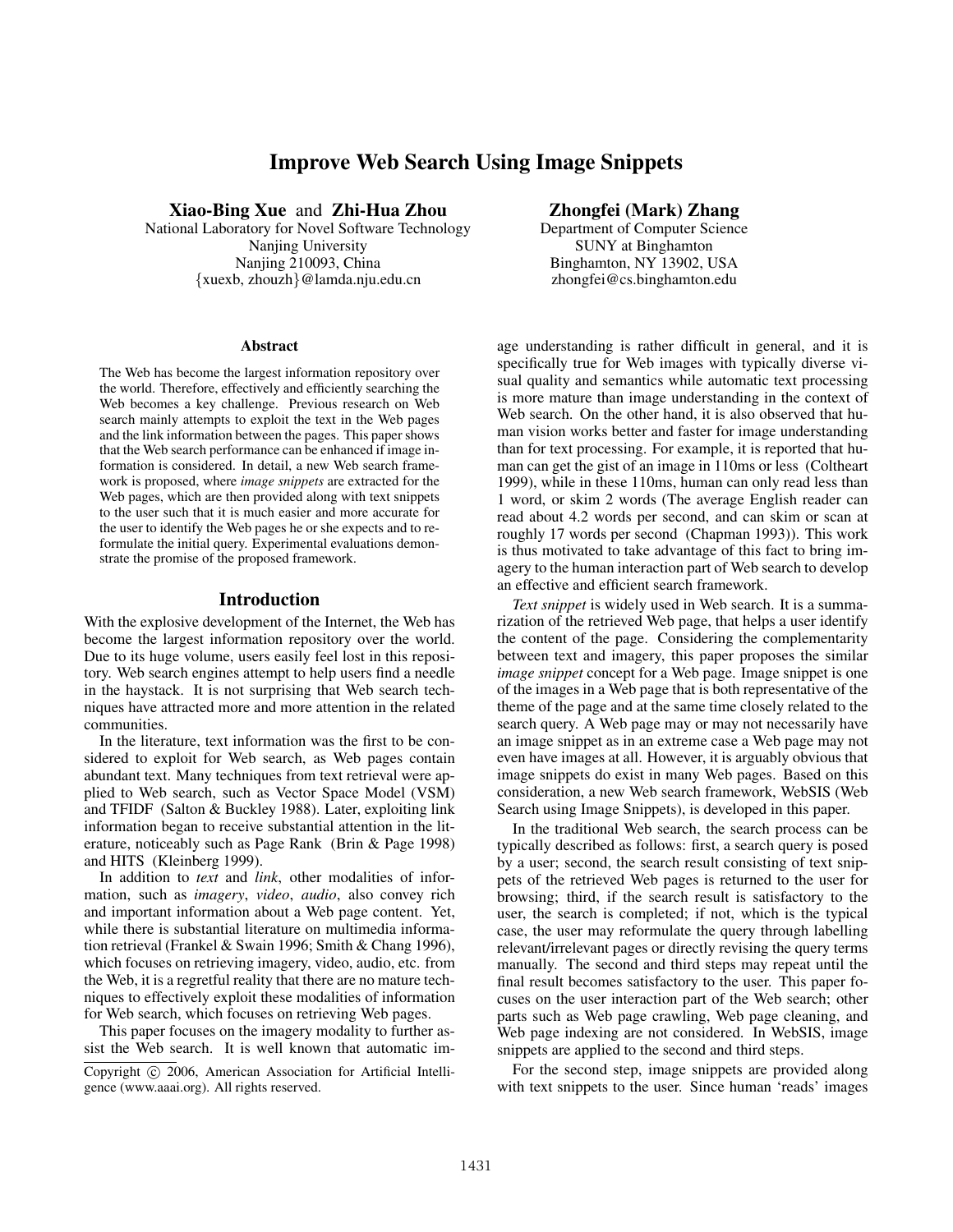much faster than text, it is easier for a user to locate the relevant image snippets than the relevant text snippets. These relevant image snippets indicate the potential Web pages required by the user. Then, since image snippets and text snippets provide somewhat complementary information to each other, they are combined to help the user identify the Web pages he/she expects from potential Web pages more accurately. Note that, since imagery can be perceived quickly by humans, the use of image snippets brings more information to the user about the content of a Web page at the cost of little additional cognitive load to the user. In contrast, if this more information is brought through using more detailed text snippets, the load to the user would be significantly increased.

For the third step, according to both text snippets and image snippets, a user selects relevant Web pages returned in the previous round of retrieval as the feedback to allow the search engine automatically reformulate the query for the next round of retrieval. As mentioned above, image snippets help the user identify relevant pages more accurately, and therefore, these more accurate labels also improve the performance of this kind of query reformulation. In case the user prefers revising the query manually, which usually occurs when the process of labelling relevant Web pages is boring and time-consuming, in the traditional search scenario, the user would have difficulty and challenge to generate more relevant terms for reformulating the query as otherwise he/she would have had these terms ready in the beginning. In WebSIS, this is not the case, as the returned image snippets are collected and displayed at the top of the result page for feedback; the user simply needs to select relevant image snippets as the feedback to allow the search engine automatically reformulate the query. Since the user 'reads' images faster than text, it takes much less time for this process than that for selecting relevant Web pages.

In general, there are two advantages of using image snippets. First, since human 'reads' images faster than text, image snippets help the user locate the potential Web pages he/she expects more quickly and the proposed query reformulation purely using image snippets for feedback costs the user little time while not requiring the user to design additional query terms manually. Second, since imagery could provide somewhat complementary information to text, providing image snippets along with text snippets helps the user find the Web page he/she truely expects more accurately. Consequently, the effect of the query reformulation using the retrieved Web pages for feedback is improved.

The contribution of this paper lies in: we have proposed the image snippet concept complementary to the existing text snippets in the traditional Web search; with image snippets, exploiting the advantage of human perception for imagery over for text and the complementarity between imagery and text, we have developed the novel Web search framework WebSIS to deliver more effective and efficient Web search.

The rest of this paper starts with a brief review on related works. Then, the WebSIS framework is presented and experimental evaluations are reported, which is followed by the conclusion.



Figure 1: The WebSIS framework

### **Related Work**

Query term matching and link structure analysis are the major techniques used by commercial Web search engines. Recently, several new techniques have been proposed to improve the Web search performance. Cai et al. (2004b) took a block of a Web page as a single semantic unit instead of the whole page and proposed the block-based Web search. This search framework solves two problems that typically documents may contain multiple drifting topics and may have varying lengths. Ntoulas et al. (2005) proposed a new Web search engine called *Infocious* which improves the Web search through linguistic analysis to resolve the content ambiguity of Web pages and to rate the quality of the retrieved Web page.

There is significant literature on multimedia information retrieval, especially image retrieval on the Web (Frankel & Swain 1996; Smith & Chang 1996; Cai *et al.* 2004a). However, little work has been done to exploit other modalities of information, especially visual information, to improve the Web search. Woodruff et al. (2001) had an attempt in this direction. In their work, an enhanced thumbnail was proposed to help the user search the Web. This enhanced thumbnail is an image, where the whole Web page is resized to fit into this image and important text is highlighted in order to be readable for the user. It is reported that with this enhanced thumbnail the user can find the answer in less time than with the text snippet.

In contrast, in other fields, imagery has played an important role in complementing text. Barnard and Johnson (2005) used images for word sense disambiguation. In their work, a statistical model for the joint probability of image regions and words is learned to automatically annotate images. The probabilities of all the possible senses of a word are compared and the most probable sense is determined. Better results are reported when this strategy is used to augment the traditional word sense disambiguation.

## **The WebSIS Framework**

In this section, the proposed WebSIS framework is introduced in detail and the implementation is also discussed.

### **Framework**

The framework of WebSIS is illustrated in Figure 1. The basic process of WebSIS is similar to that of the traditional Web search except that different operations are required in the grey boxes in Figure 1.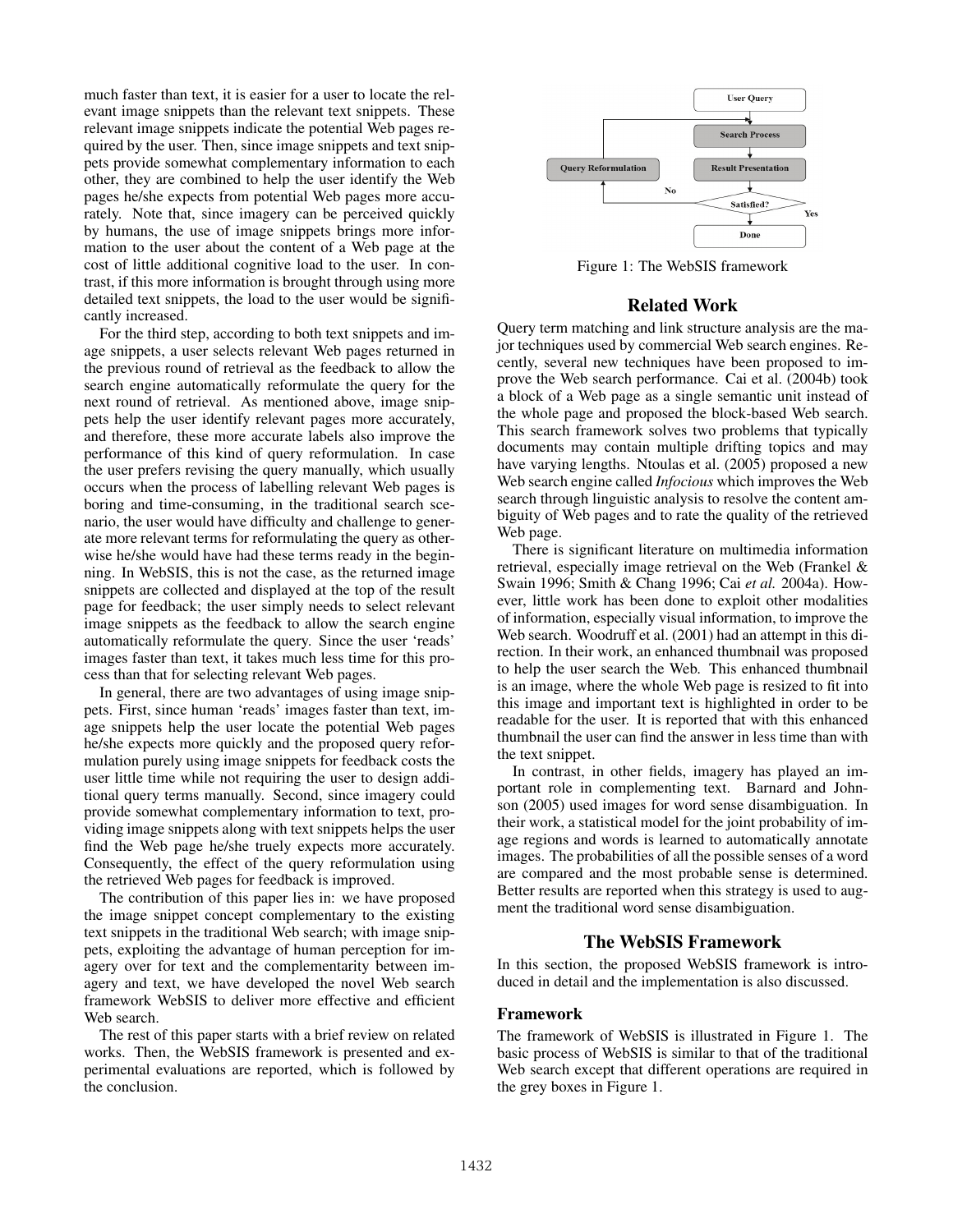ALGORITHM: Image Snippet Extraction INPUT: Web page *Page*, search query *Query* OUTPUT: image snippet *Image* PROCESS:

- 1. Segment *Page* into blocks using a Web page segmenter and store the blocks in *B*.
- 2. Evaluate the importance of each block in *B* using a Web block evaluator and store important blocks in *ImpB*.
- 3. Determine the similarity between the *Query* and each block in *ImpB* that contains at least one image, and store those images appearing in the block with the highest similarity value in *CanImg*.
- 4. Select *Image* from *CanImg*
	- *•* IF *CanImg* is empty, return NULL.
	- *•* ELSE return *Image* according to the specified heuristic rule.

In *Search Process*, the major difference is that, for a given query, the image snippets are extracted from each Web page retrieved. As defined, an image snippet should be representative of the theme of the Web page, and at the same time also relevant to the query. In order to identify a representative image, a Web page segmenter is first used to segment the original Web page into several blocks, and then a Web block evaluator is used to further identify the important blocks. The images in important blocks are considered as potential representative images. In order to finally identify relevant images, a similarity between the query and all important blocks containing at least one image each is measured. The images appearing in the block with the highest similarity value are considered as both representative and relevant. If multiple images are identified at this point, heuristic rules are applied to break the tie to select one of the images. The algorithm for the image snippet extraction is summarized in Table 1.

With the image snippets, the *result page* is obtained, which is the basis for *Result Presentation* and *Query Reformulation*. Figure 2 illustrates the differences between a result page of WebSIS and that of the traditional Web search.

Part 1 of Figure 2 is the part used for *Result Presentation*. Clearly, in WebSIS, an image snippet is provided along with the corresponding text snippet. With the help of the image snippet, users can easily and accurately identify the Web pages they expect.

In *Query Reformulation*, two types of query reformulation are provided. *Type I* requires a user to label whether a retrieved Web page is relevant or not according to the provided snippets and then all these labels are collected as the feedback information to automatically reformulate the query. With the explicit help of image snippets, it is easier for the user to more accurately determine the relevancy of the retrieved Web pages to the query. Consequently, this



a) traditional Web search

Figure 2: Comparison of the result page

type of query reformulation is anticipated to be more effective. For *Type II*, a user simply selects some relevant images from the feedback pool as shown in Part 2 of Figure 2 to allow the system automatically reformulate the query. In contrast, in the traditional Web search, no such feedback pool is provided and users have to design additional query terms by themselves.

# **Implementation**

While the WebSIS framework is a general approach to Web search, in this subsection, the implementation of a prototype of the WebSIS framework is discussed.

The major work of *Search Process* is to implement the algorithm of the image snippet extraction as described in Table 1. The discussions refer to the steps defined in the algorithm in Tabel 1.

For Step 1, many techniques can be used to segment a Web page. Here, the recently proposed VIPS (VIsion-based Page Segmentation) algorithm (Cai *et al.* 2003) is used as the Web page segmenter. The basic idea of this technique is to emulate how a user understands the Web page layout based on the user's visual perception. Usually, the visually closely packed regions are likely to share the same semantics. Such regions are thus extracted as a block of the page. A simple example is given in Figure  $3<sup>1</sup>$ . The detailed description about the VIPS algorithm can be found in (Cai *et al.* 2003).

For Step 2, the Web block importance model proposed by (Song *et al.* 2004) is used as the Web block evaluator. In this model, two types of features, spatial features and content features, are extracted for each block. In the original model, importance of four different levels is assigned to each block in the training set by manually visual inspection. These instances are then fed to a neural network or SVM to learn the importance model. The detail of this model can be found in (Song *et al.* 2004). In WebSIS prototype, however, since each block is either important or not, a simplified, binary importance model is used.

<sup>1</sup> cited from http://www.ews.uiuc.edu/˜dengcai2/VIPS/VIPS .html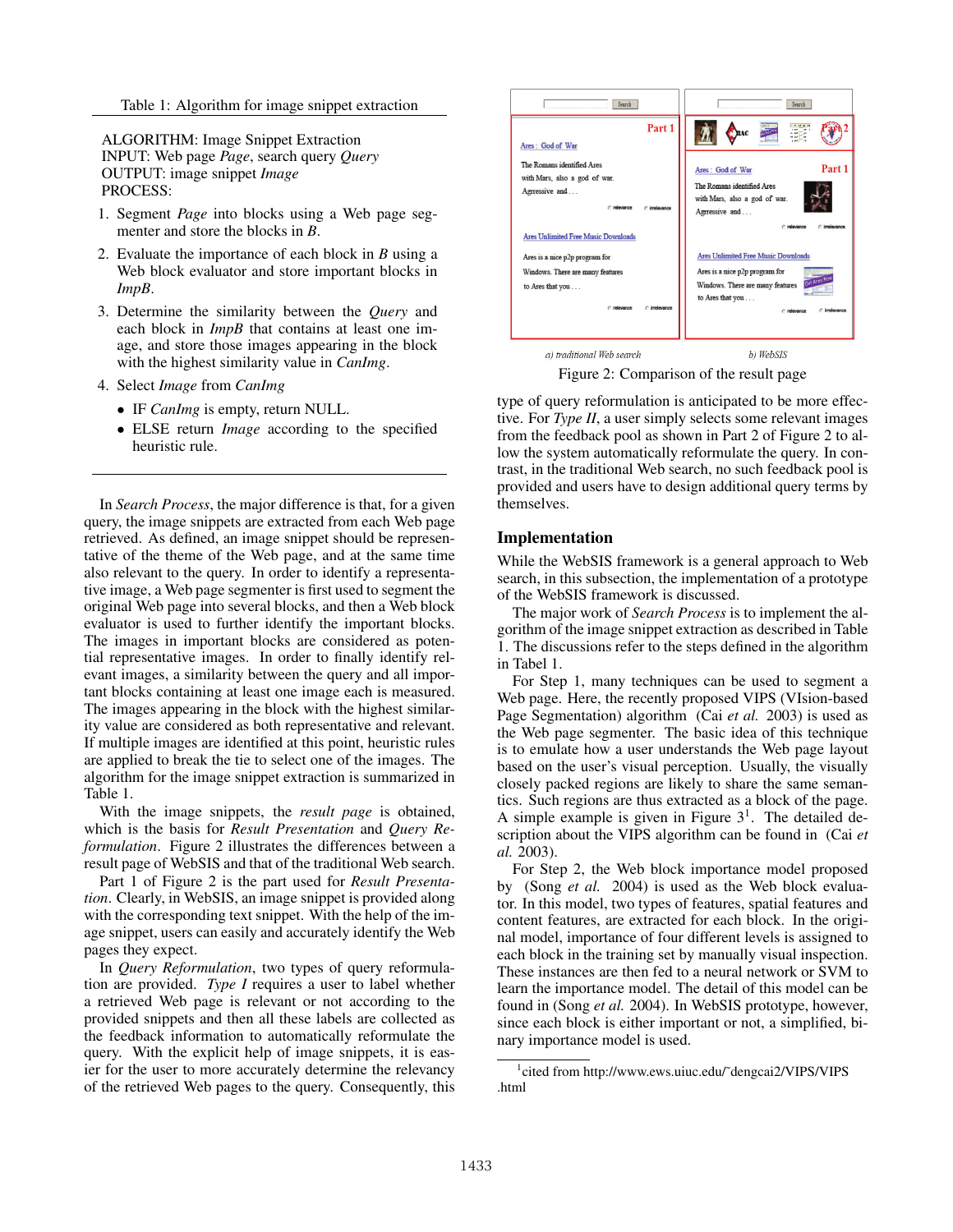

Figure 3: A simple example of the VIPS algorithm.

For Step 3, the cosine function is used as the similarity function.

For Step 4, typical heuristic rules used to select one from a group of tied images include identifying the image with the largest size or identifying the image with its ALT field containing the query term. In the WebSIS prototype, the image appearing first in the block is selected as the image snippet.

The two types of *Query Reformulation* are implemented in the prototype separately and are discussed below.

For *Type I*, the standard relevance feedback technique in text retrieval is used to automatically reformulate the query. Each term in the relevant Web pages except the query item is selected as a candidate. Then, the *wpq* method (Robertson 1990) is used for ranking all the candidates. The weight of a candidate term  $t$  is determined in Eq. 1, where  $r_t$  is the number of the seen relevant documents containing term *t*, *n<sup>t</sup>* is the total number of the documents containing *t*, *R* is the number of the seen relevant documents for query *q*, and *N* is the total number of the documents in the collection. After all the candidates are sorted according to *wpq* score, the *ExpNum* (the number of the terms used for query expansion) terms with the largest *wpq* score are added to the original query.

$$
wpq_t = \log \frac{r_t/(R - r_t)}{(n_t - r_t)/(N - n_t - R + r_t)} \times (\frac{r_t}{R} - \frac{n_t - r_t}{N - R})
$$
\n(1)

For *Type II*, the implementation is described as follows. First, all images in the important blocks are used as candidates. Second, for each candidate image, its text description consists of three parts: the title of the Web page, the ALT field of this image, and the text in the block where this image appears. Given the text description, the similarity between the query and the candidate images can be immediately determined. The similarity values are then used to sort the candidate images. Finally, the first *PoolNum* (the number of the images put into the feedback pool) images are selected to be put into the feedback pool. Given the feedback of the user, the relevance feedback technique used in *Type I* is also used here, except that the candidate terms come from the text description of the image, but not from the whole Web page.

#### **Experiments**

In this section, experiments are reported for *Result Presentation* and *Query Reformulation*, respectively.

Table 2: Three types of queries

| Type                   | Query                                   |  |  |  |  |  |
|------------------------|-----------------------------------------|--|--|--|--|--|
| $\overline{ambiguous}$ | tiger, apple, dove, eagle, jaguar, jor- |  |  |  |  |  |
|                        | dan, newton, aaai, cambridge, trec      |  |  |  |  |  |
| unambiguous            | tiger beer, apple fruit, dove choco-    |  |  |  |  |  |
|                        | late, eagle bird, jaguar car, jordan    |  |  |  |  |  |
|                        | basketball, newton physics, aaai ar-    |  |  |  |  |  |
|                        | tificial intelligence, cambridge uni-   |  |  |  |  |  |
|                        | versity, trec information retrieval     |  |  |  |  |  |
| hot                    | digital camera, hurricane katrina,      |  |  |  |  |  |
|                        | ares, brad pitt, ipod nano, janet jack- |  |  |  |  |  |
|                        | son, myspace, orkut, xbox               |  |  |  |  |  |

Table 3: The contingency table

|          |     | Label of Web page |    |  |
|----------|-----|-------------------|----|--|
|          |     | Yes               | N٥ |  |
| Label of | Yes |                   |    |  |
| Snippet  | N٥  |                   |    |  |

#### **Experimental Configuration**

In order to design realistic Web search experiments, three types of queries are designed: *ambiguous query*, *unambiguous query* and *hot query*. 10 queries are respectively designed for the ambiguous query and the unambiguous query categories. 9 queries chosen from Google 2005 top searches<sup>2</sup> are used for the hot query category. The details of these queries are documented in Table 2. Note the oneto-one correspondence between the queries in the ambiguous category and the unambiguous category. For example, the query 'jaguar' in the ambiguous category and the query 'jaguar car' in the unambiguous category correspond to the same information requirement. A passage of text is provided for each query, which describes the information requirement of this query in detail.

For each query, the first 200 Web pages returned by Google search engine and their corresponding text snippets are downloaded. These 200 Web pages consist of a small corpus and experiments for each query are conducted on this corpus. The search strategy used here is the traditional Vector Space Model and TFIDF weighting method. Since experiments are mainly designed to test the promise and effectiveness of WebSIS for user interaction, 9 volunteers are involved in experiments. For each query, experiments are conducted with three different users. The relevant Web pages for each query is obtained through letting the volunteers examine all 200 Web pages. Note that the volunteers examine 200 Web pages after they have completed all the experiments described as follows, which guarantees that this process does not influence the validity of the subsequent experiments. For image snippet extraction, equal rank is given to those important blocks with at least one image in the following experiments for simplicity. Among those blocks, the one given the largest order by the VIPS algorithm is simply selected for extracting the image snippet.

<sup>&</sup>lt;sup>2</sup>http://www.google.com/intl/en/press/zeitgeist2005.html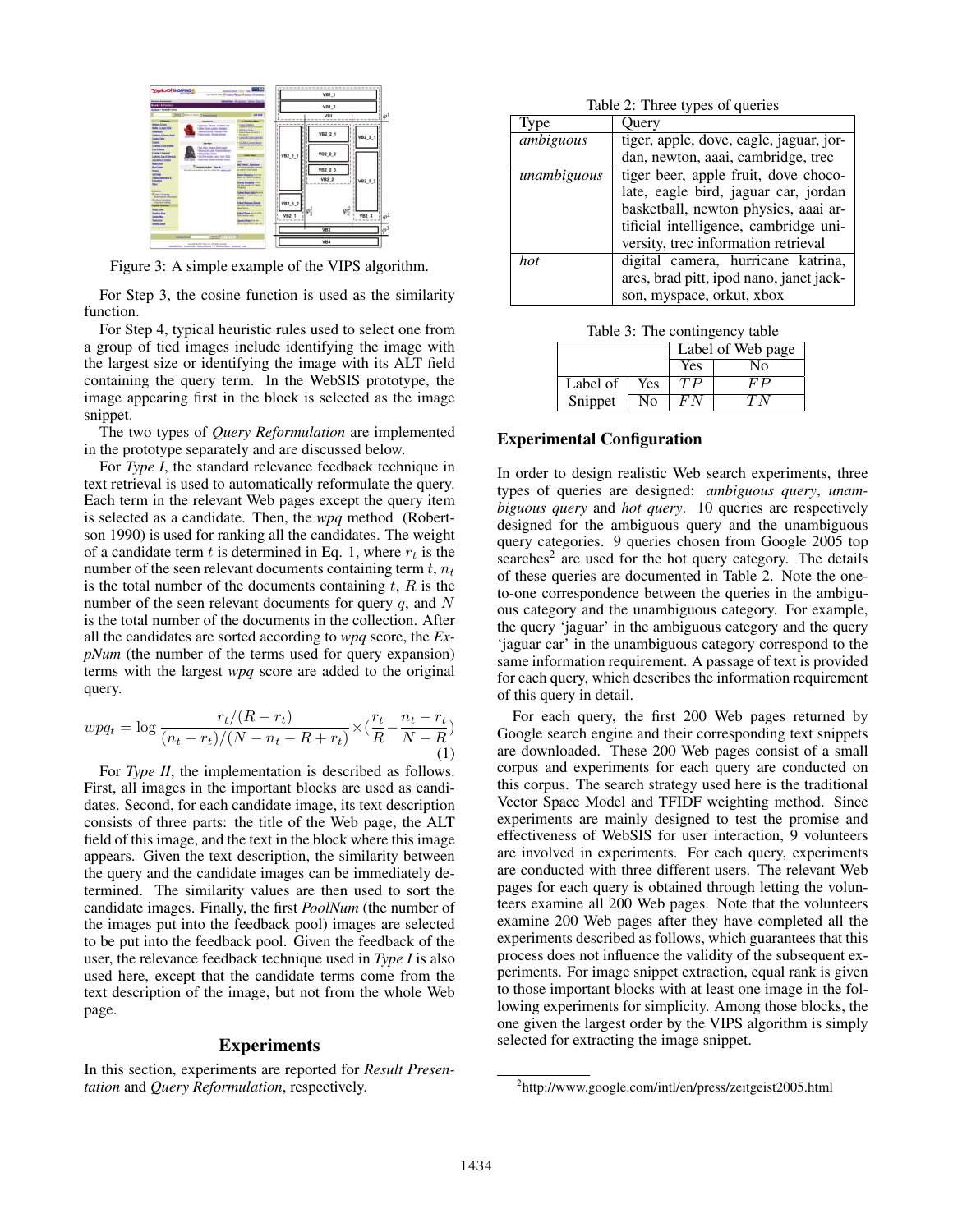| Table 4: The result of different snippets |  |
|-------------------------------------------|--|
|                                           |  |

|            | D     | r     | F1    | acc   |
|------------|-------|-------|-------|-------|
| Image      | 0.637 | 0.515 | 0.569 | 0.764 |
| Text       | 0.607 | 0.693 | 0.647 | 0.797 |
| Text+Image | 0.656 | 0.753 | 0.701 | 0.842 |
|            |       |       |       |       |

Table 5: The time spend on labelling different snippets Image Text Time(second) 2.34 7.02

#### **Experiments on Result Presentation**

This series of experiments are designed to test the helpfulness of introducing image snippets to *Result Presentation*. For each query, initially only the image snippets are presented to a volunteer and he/she is asked to label these snippets as relevant or irrelevant. The time spent is recorded. Then, only the text snippets are presented and the same procedure is repeated. The time spent is also recorded. Finally, the text snippets and the image snippets are both presented and the volunteer is asked to label the combination of image snippets and text snippets. In each stage, the order of snippets presented to the user is randomly shuffled. Since this experiment requires that each Web page have an image snippet, it is only conducted for the Web pages where the image snippet is available.

The standard precision, recall, F1 measure and accuracy are used as the performance measure. Given the contingency table in Table 3, precision (*p*), recall (*r*), F1 measure (*F*1), and accuracy (*acc*) can be determined as follows. The average result of 87 ( $29 \times 3$ ) user-query combinations is shown in Table 4. The average time spent on labelling snippets is shown in Table 5.

$$
p = \frac{TP}{TP + FP}
$$
  
\n
$$
r = \frac{TP}{TP + FN}
$$
  
\n
$$
F1 = \frac{2 \times p \times r}{p + r}
$$
  
\n
$$
acc = \frac{TP + TN}{TP + FP + FN + TN}
$$

Table 4 shows that only using text snippet is better than only using the image snippet. However, as expected, when the text snippet and the image snippet are combined simultaneously, a result better than that of each component only is obtained, which verifies that presenting both the text snippet and the image snippet helps users identify the Web pages they expect more accurately.

Figure 4 illustrates the complementarity of the text and image snippets. The two retrievals are both about the query 'ipod nano' and the information requirement for this query is 'any Web page that can help you buy the ipod nano mp3 player'. In Figure 4(a), '200GB ipod nano' in the text snippet is sufficient to let most users believe that this Web page introduces this mp3 player and should be relevant (users familiar with ipod nano may feel strange about the huge disk volume). When the image snippet is given, things become clearer. This Web page is about how to connect the mp3 player with a hard disk and that is why the mp3 player has 200GB volume. Obviously, this Web page is irrelevant. In Figure 4(b), the image snippet convinces most users that this Web page is relevant, while the text snippet tells users that



Figure 4: Examples of combing text and image snippets.

this Web page introduces the plastic case used for protecting the ipod nano.

Table 5 shows that labelling the text snippet is about 3 times slower than labelling the image snippet. This verifies that, with the help of the image snippet, users can locate the relevant Web page more quickly.

#### **Experiments on Query Reformulation**

For *Type I*, the effects of the image snippet only, the text snippet only, and the combination of both are compared when used for relevance feedback. Since in experiments on *Result Presentation*, the volunteers have labelled the image snippets, the text snippets, and the combination of both, these labels can be used in this experiments. Specifically, the labels for the first *FeedbackNum* (the number of the Web pages used for feedback) retrieved Web pages are used to automatically expand the original query. In the practical search environment, the user usually label a Web page only according to the snippet, thus in this experiment the labels of the image snippets, the text snippets, and the combination of both are respectively used as the labels of the retrieved Web pages. *ExpNum* is set to 10. The expanded query is posed again, and the retrieved Web pages based on the expanded query are evaluated. Here, P@10, the precision of the first 10 Web pages, is used as the performance measure. The average result with respect to *FeedbackNum* is depicted in Figure 5. The result of a baseline which is the performance of the initial query is also given. Since this experiment also requires that each Web page have an image snippet, it is only conducted for the Web pages where the image snippets are available.

Figure 5 discloses that the combination of the text snippet and the image snippet performs better than each component only.

For *Type II*, an experiment is designed to compare the effect of using relevant images in the feedback pool to reformulate the query and the effect of designing additional query terms manually by a user. Specifically, for each query, the volunteers first select relevant images from the feedback pool. These images are used to expand the original query and the performance of the expanded query is evaluated. Here, the performance measure is still P@10. Second, the volunteers design several additional query terms manually and the performance of this revised query is also evaluated. The average result with respect to *PoolNum* is shown in Figure 6. Note that since it is not necessary that an image snippet is always available in each Web page in this experiment,